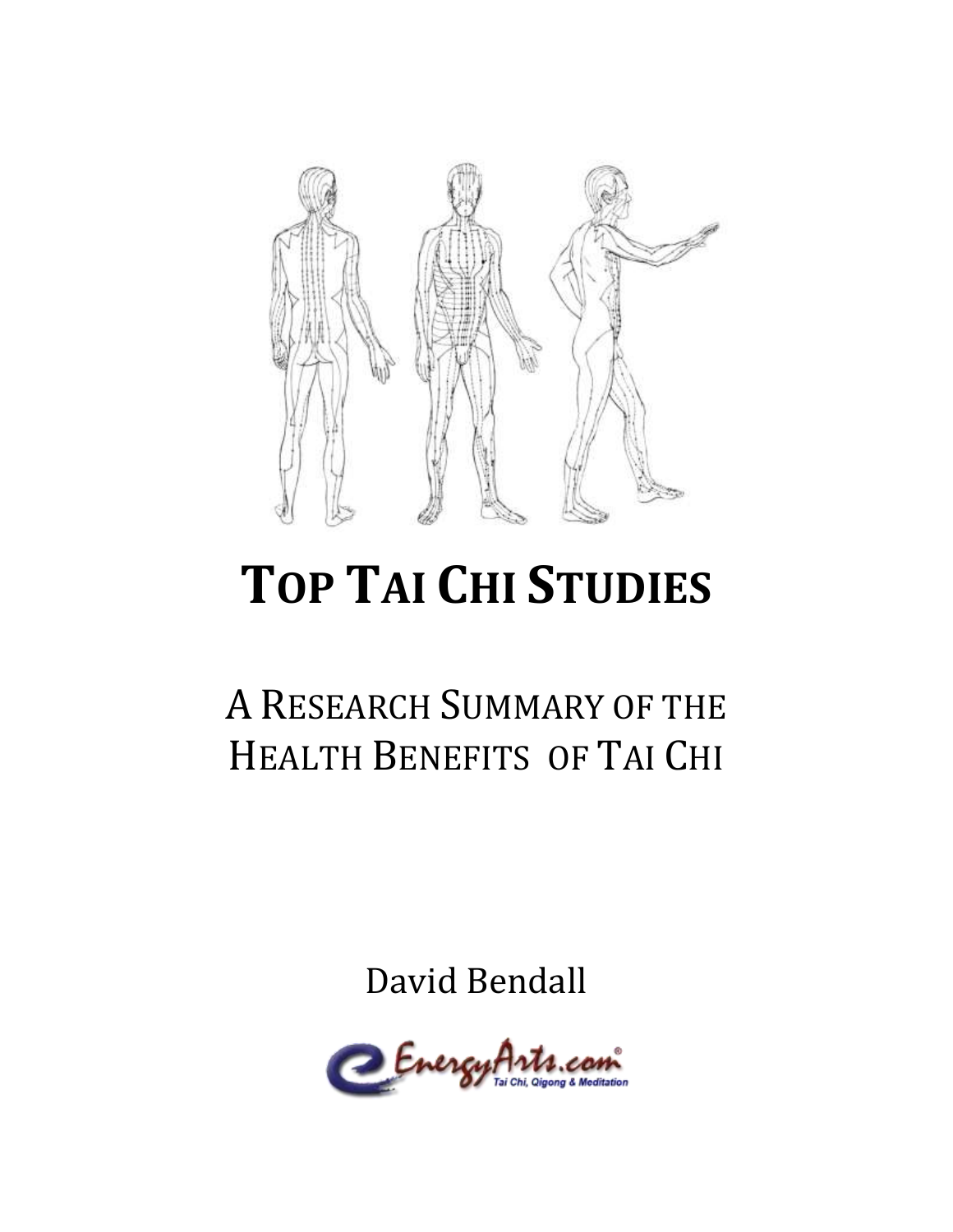Copyright © 2012 David Bendall and Energy Arts, Inc.

All rights reserved. No part of this publication may be reproduced, stored in a retrieval system, or transmitted, in any form or by any means, electronic, mechanical photocopying, recording or otherwise without the prior permission of the publisher.

Published by Energy Arts, Inc., P.O. Box 99, Fairfax, CA 94978-0099

The following trademarks are used under license by Energy Arts, Inc., from Bruce Frantzis: Tai Chi Mastery Program™.

Editors: Mountain Livingston and Kaualani Pereira

Assistant Editors: Richard Taubinger and Caroline Frantzis

Interior and Cover Design: Kaualani Pereira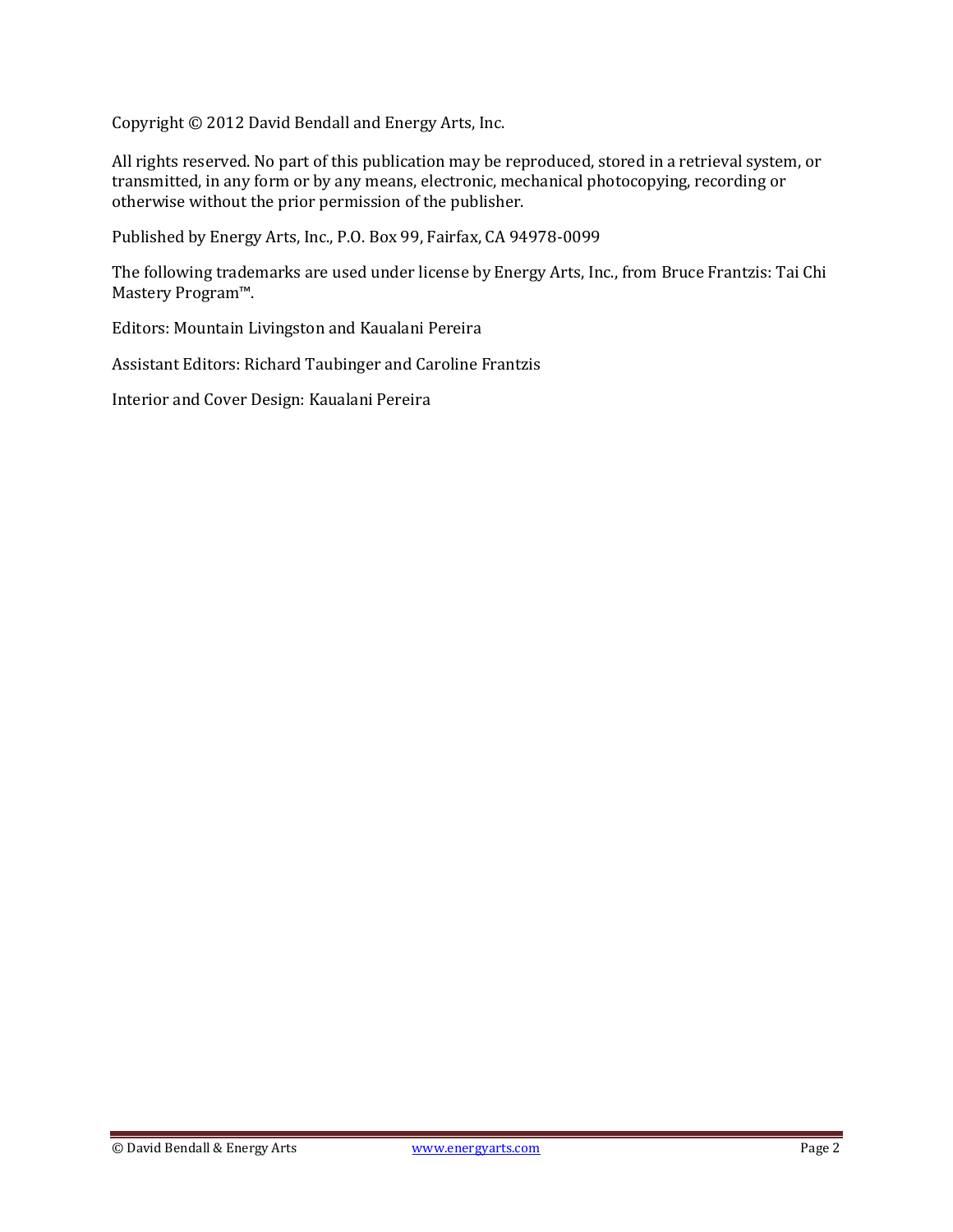This special report is part of Bruce Frantzis' *[Tai Chi Mastery Program](http://www.energyarts.com/offer/tai-chi-mastery-program)*, one of the most comprehensive programs ever developed to teach the art of tai chi.

The program contains over 50 DVDs, an online course, special worldwide events and special bonuses.

To sign-up on our list to learn more and to receive other free downloads visit us at:

<www.energyarts.com>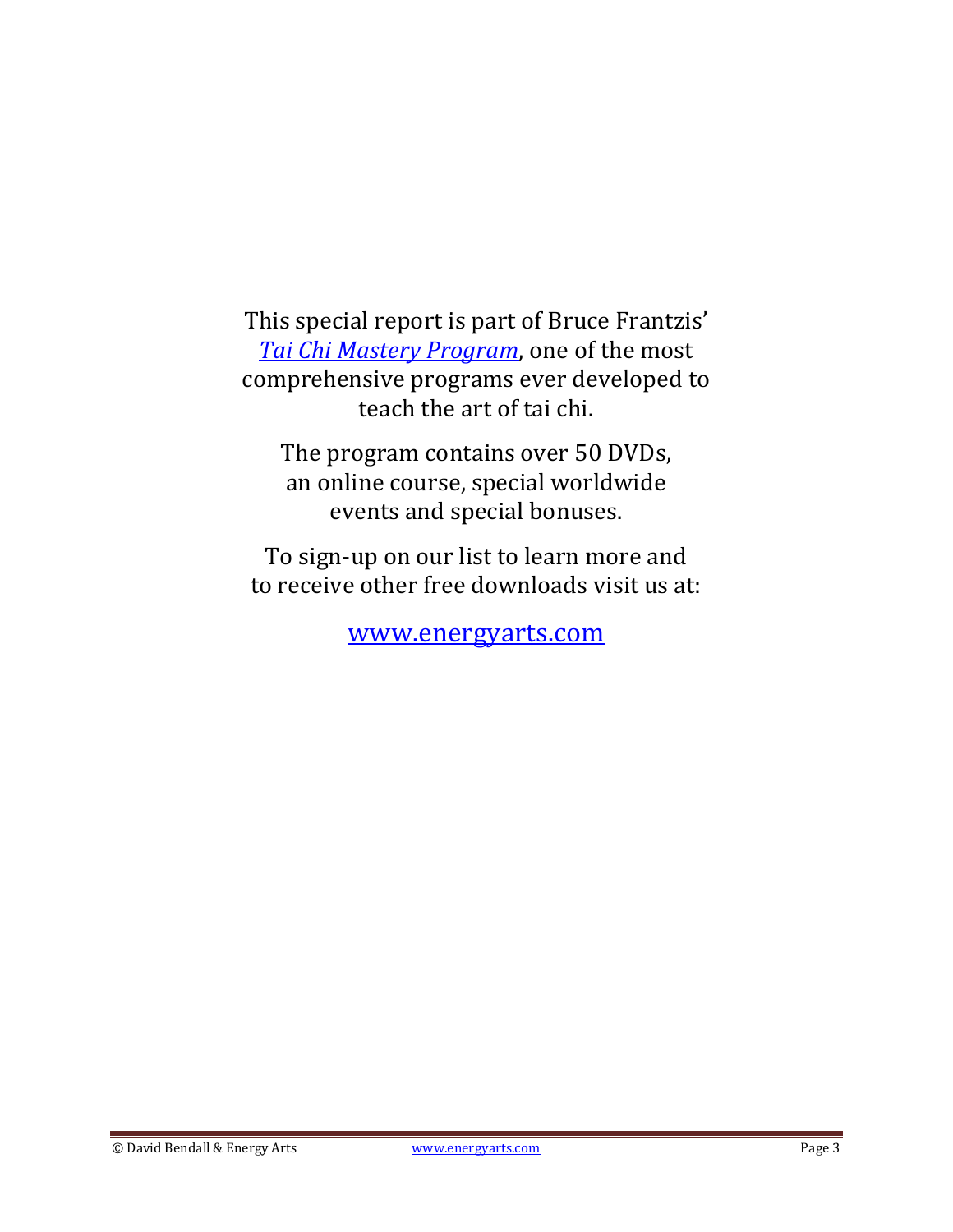## TABLE OF CONTENTS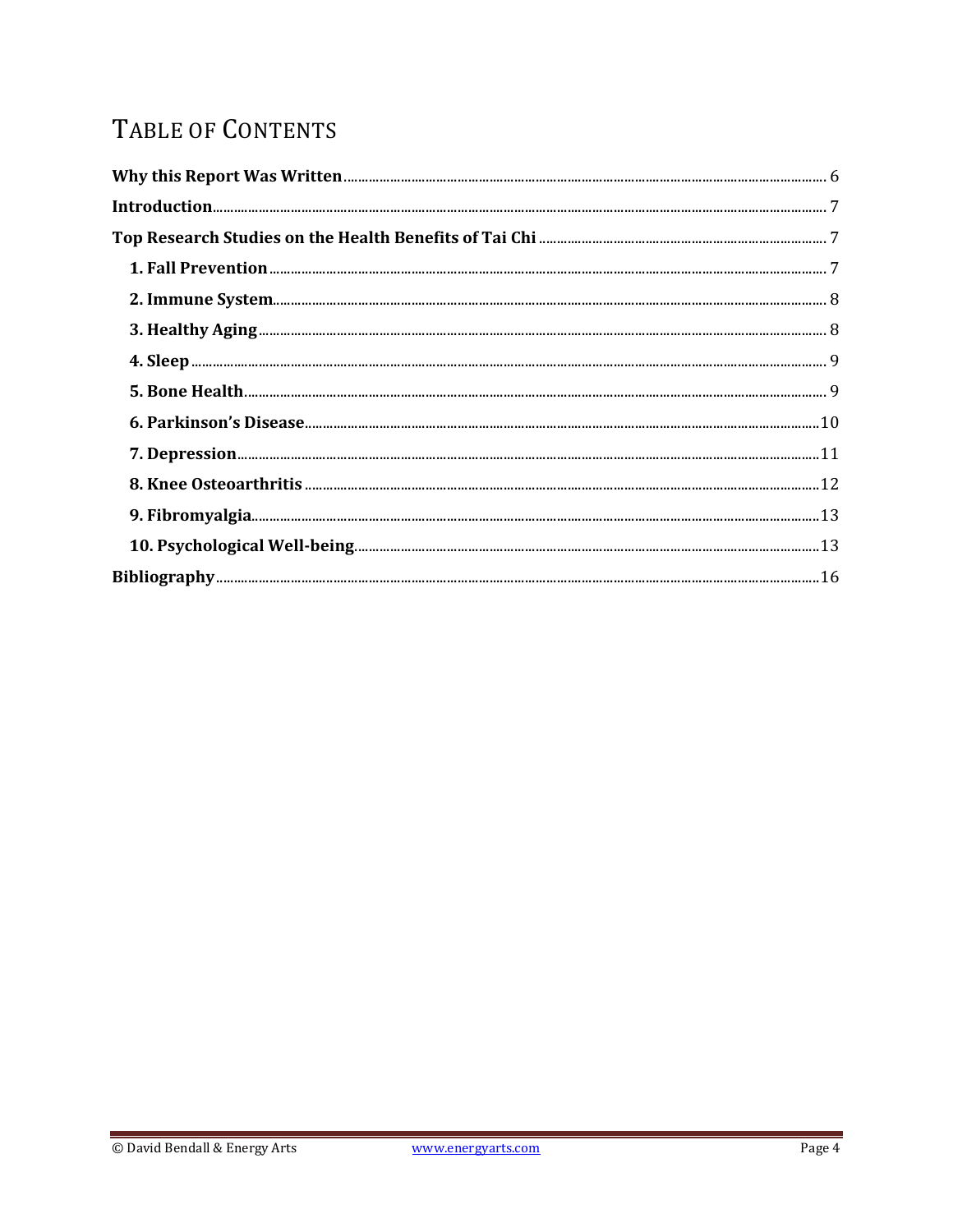PLEASE NOTE: The practice of Taoist energy arts, tai chi and meditative arts may carry risks. The information in this text is not in any way intended as a substitute for medical, psychological or emotional counseling with a licensed physician or healthcare provider.

The original sources for this research are listed at the end of this report for you to make your own independent conclusions. The authors and publisher of this report make no claims whatsoever as to the accuracy of the research nor to the health benefits associated with this research.

The reader should consult a professional before undertaking any tai chi, martial arts, movement system, meditative arts, health or exercise program to reduce the chance of injury or any other harm that may result from pursuing or trying any technique discussed in this text.

Any physical or other distress experienced during or after any exercise should not be ignored and should be brought to the attention of a healthcare professional. The creators and publishers of this text disclaim any liabilities for loss in connection with following any of the practices described in this text, and implementation is at the discretion, decision and risk of the reader.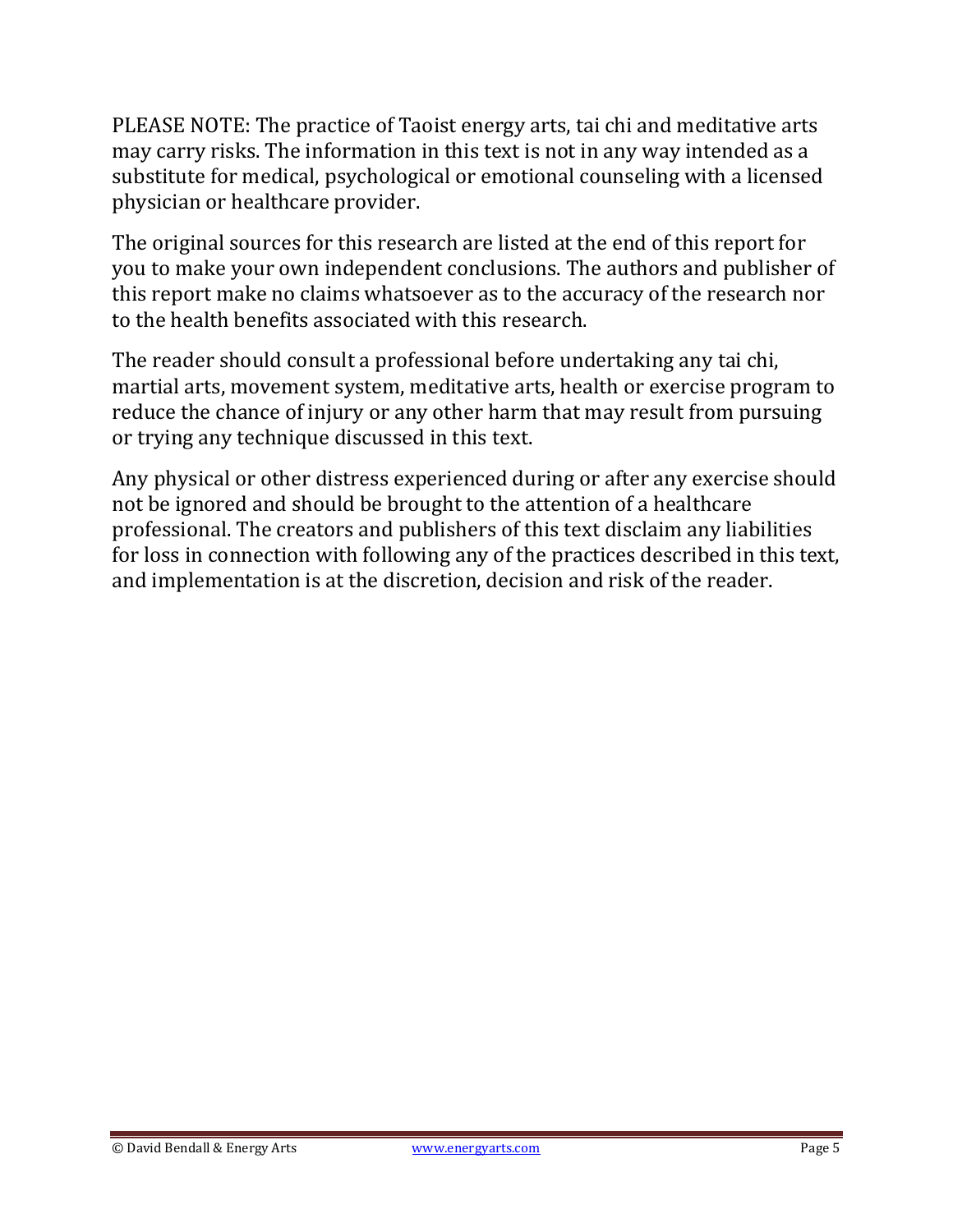## <span id="page-5-0"></span>**WHY THIS REPORT WAS WRITTEN**

I have been working in the scientific field for many years, but away from work, one of my passions is practicing tai chi. I also have been studying with Bruce Frantzis for more than twenty years now. Personally, tai chi has enabled me to create more balance in my body and life. It is the most effective healing exercise I've come across.

As a scientist, I started to track the new research that has been done on tai chi. There is growing evidence of the benefits that tai chi offers for a wide range of health issues such as:

- 1. Fall Prevention
- 2. Immune System Protection
- 3. Healthy Aging
- 4. Insomnia
- 5. Bone Health
- 6. Parkinson's Disease
- 7. Depression
- 8. Osteoarthritis
- 9. Fibromyalgia
- 10. Psychological Well-being

More than four years ago, Bruce and Energy Arts asked me to find the best studies on tai chi and to list the abstracts of these studies on the website [www.taichiresearch.com.](http://www.taichiresearch.com/) The purpose was to make more accessible the ongoing research that is being done in the field of tai chi. To date I have looked at over 250 research studies on tai chi and other related exercise programs.

With the release of the *[Tai Chi Mastery Program](http://www.energyarts.com/offer/tai-chi-mastery-program)*, Bruce asked me to put together a summary of the tai chi studies in different areas. Every year more research is being released and this report is only a very broad summary of the work being done. For example there are numerous studies that are attempting to document the benefits of tai chi for arthritis. This report is only an overview and I will leave it up to you, the reader, to seek out further studies.

Anyone with any injuries should work directly with their medical practitioner before starting any kind of exercise practice, including tai chi.

This report is meant to help you look at how tai chi may benefit your life and health. Lastly, if you would like to contact me and Energy Arts about other ongoing studies, please reach us using the below email.

David Bendall Orange County, California October 2012

Email: [taichiresearcher@gmail.com](mailto:taichiresearcher@gmail.com)

© David Bendall & Energy Arts [www.energyarts.com](http://www.energyarts.com/) Page 6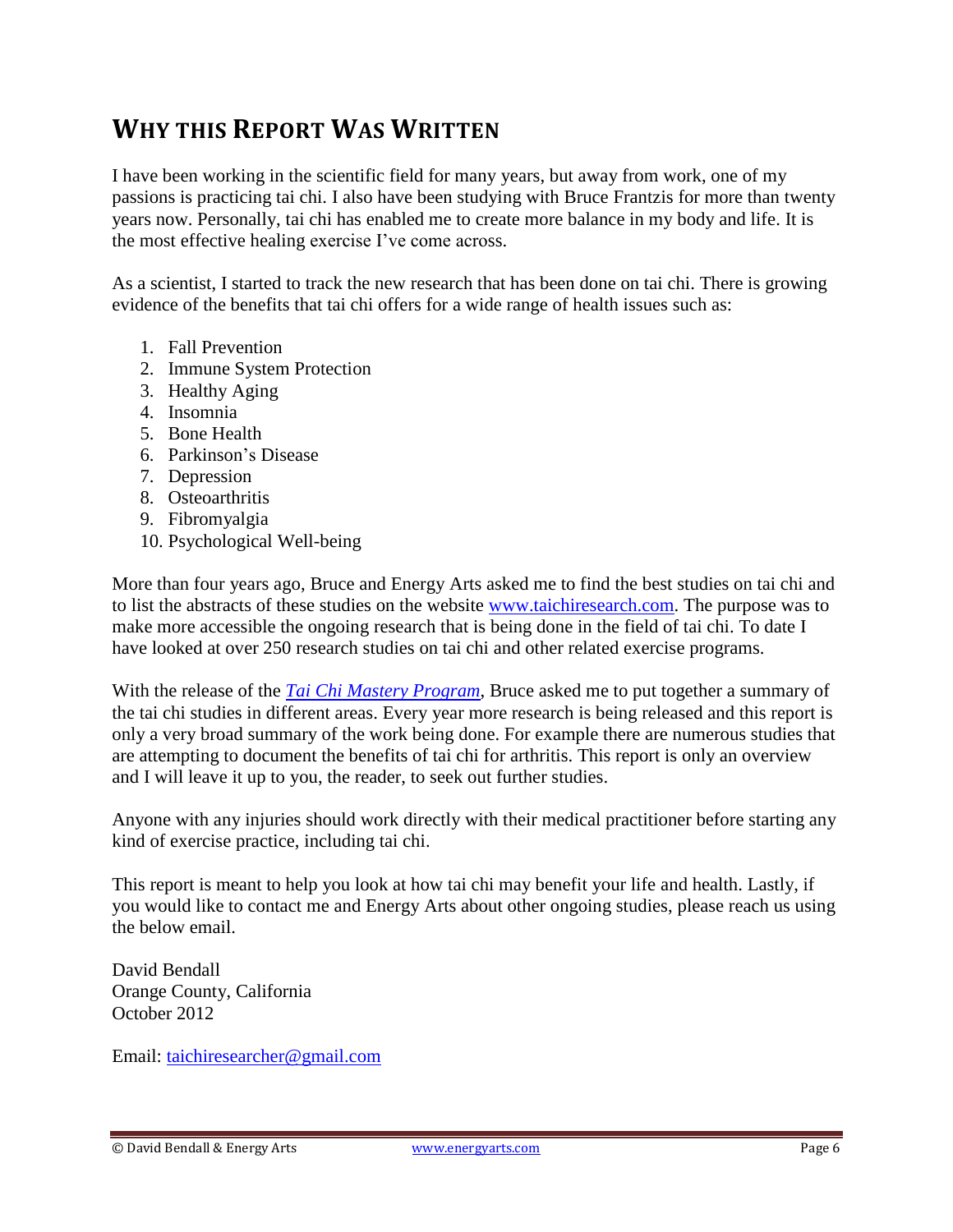### <span id="page-6-0"></span>**INTRODUCTION**

Research into the health benefits of tai chi has taken off in recent years. Many articles about these benefits have been published in top medical journals and have come from researchers at top medical institutions such as Harvard and Johns Hopkins University.

These are high quality studies based on sound science, not casual observations or anecdotes, and are well respected in the medical community. As more and more studies confirm the health benefits of tai chi practice, the reputation of tai chi in the medical community is rapidly increasing.

While 30 years ago few physicians even knew what tai chi was, many now recommend tai chi to their patients. Tai chi is already practiced by over 2 million people in the U.S., and this number is increasing.

## <span id="page-6-1"></span>**TOP RESEARCH STUDIES ON THE HEALTH BENEFITS OF TAI CHI**

The following are 10 important studies of the health benefits of tai chi. The references to each summary are listed at the end of this article.

#### <span id="page-6-2"></span>**1. FALL PREVENTION**

Reducing frailty and falls in older persons: an investigation of tai chi and computerized balance training.<sup>'</sup>

This study was one of the first to document how tai chi practice can reduce the risk of falls among seniors. In the study researchers were able to show that the risk of falling was much lower among seniors assigned to practice tai chi compared to other interventions. Since this study, dozens of others have confirmed these results and established tai chi's reputation as an excellent exercise for fall prevention.

Falls among seniors is a major health problem. More than two million seniors are treated in emergency rooms for falls each year of whom over half a million require hospitalization. Falls are a leading cause of loss of independence among elderly adults and are projected to cost over \$50 billion per year by 2020.

Tai chi has not only been found to be one of the most effective ways to prevent falls, it was also shown to be the most cost-effective in a recent study comparing costs.<sup>ii</sup> Widespread utilization of tai chi for fall prevention could easily save billions of dollars in medical costs each year. At a time when Medicare and Medicaid budgets are under strain, providing seniors access to high quality tai chi classes should be treated with urgency.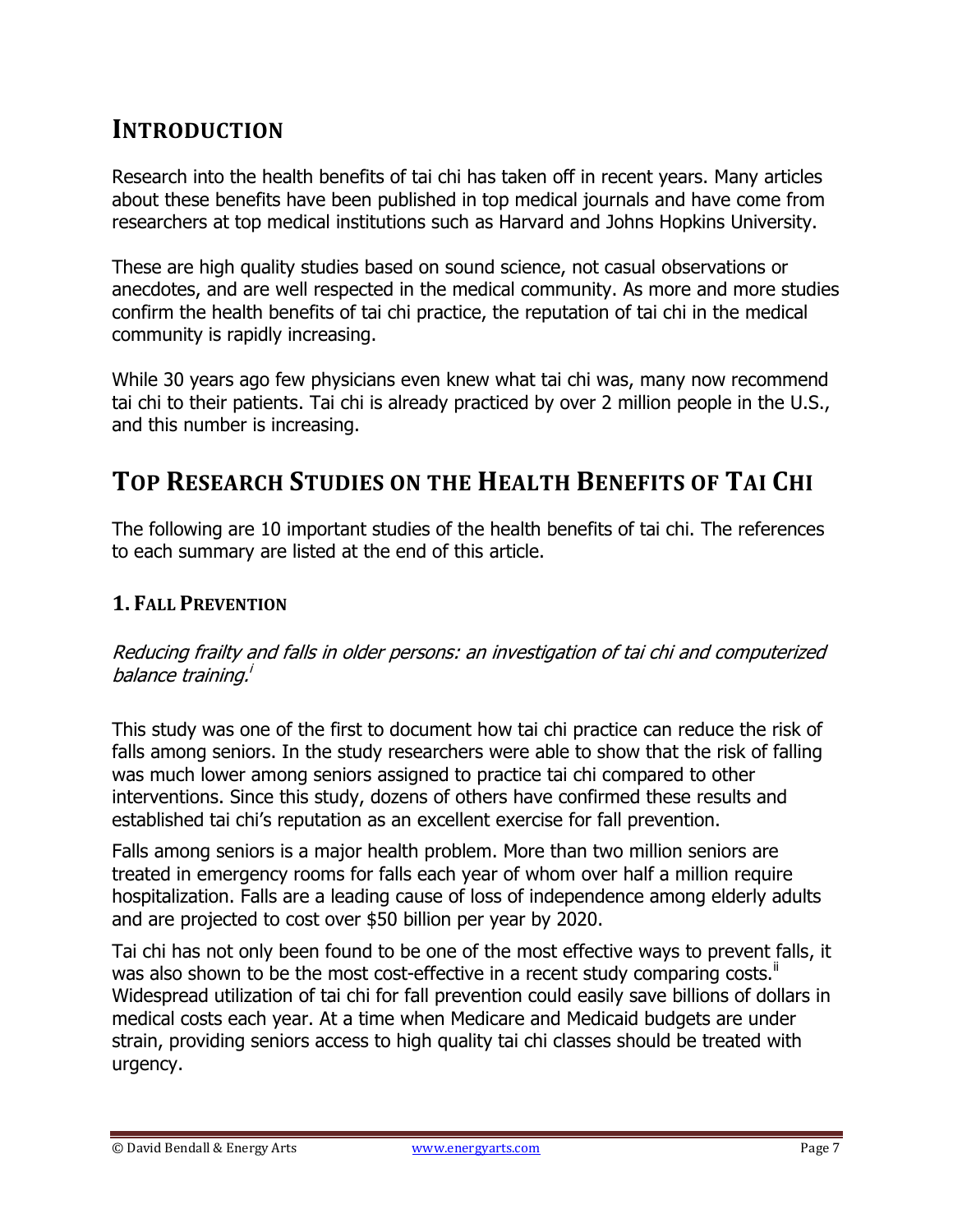There are several factors that make tai chi an especially effective exercise for preventing falls. First of all it is a movement exercise involving deliberate weight shifts. This develops both balance and proprioception. Another important factor is that tai chi is practiced in a slow deliberate manner which allows most seniors to practice it even if they have a hard time with many other exercises.

#### <span id="page-7-0"></span>**2.IMMUNE SYSTEM**

Effects of a behavioral intervention, Tai Chi, on varicella-zoster virus specific immunity and health functioning in older adults. <sup>iii</sup>

This study showed that tai chi has a beneficial effect on the immune system. It showed for the first time that a behavioral intervention, tai chi, could influence virus specific immune responses. The study measured cell-mediated immunity to the Herpes zoster virus which causes shingles using laboratory tests.

In a follow up study immunity to the chickenpox virus (varicella) was found to be significantly enhanced in a group assigned at random to practice tai chi compared to a group that did not receive tai chi instruction. After several months both groups received a vaccine.

The effect of tai chi on immunity was very pronounced with immunity increased by 50% over baseline in the tai chi group before they got the vaccine compared with a 75% increase for the control group which received the vaccine alone. Not only did tai chi provide impressive results by itself, it increased the response to the vaccine, with those who received the vaccine and practiced tai chi having better immune results than those who only got the vaccine.<sup>iv</sup>

It is likely that improvements in the functioning of the immune system seen in these specific viruses would translate into improved resistance to other diseases as well. A healthy immune system could play a role in preventing a range of health problems.

#### <span id="page-7-1"></span>**3. HEALTHY AGING**

#### Comparing the health status of U.S. taijiquan and qigong practitioners to a national survey sample across ages."

This study compared the health status of long term tai chi practitioners to a nationally representative sample of individuals using data from the Centers for Disease Control and Prevention. Individuals were grouped according to age and exercise type: no exercise, some exercise or tai chi or qigong exercise.

It was found that, after controlling for the effects of income and education, individuals who practiced tai chi or qigong had better health status as they aged than other Americans, even those who did other forms of exercise. For younger practitioners, the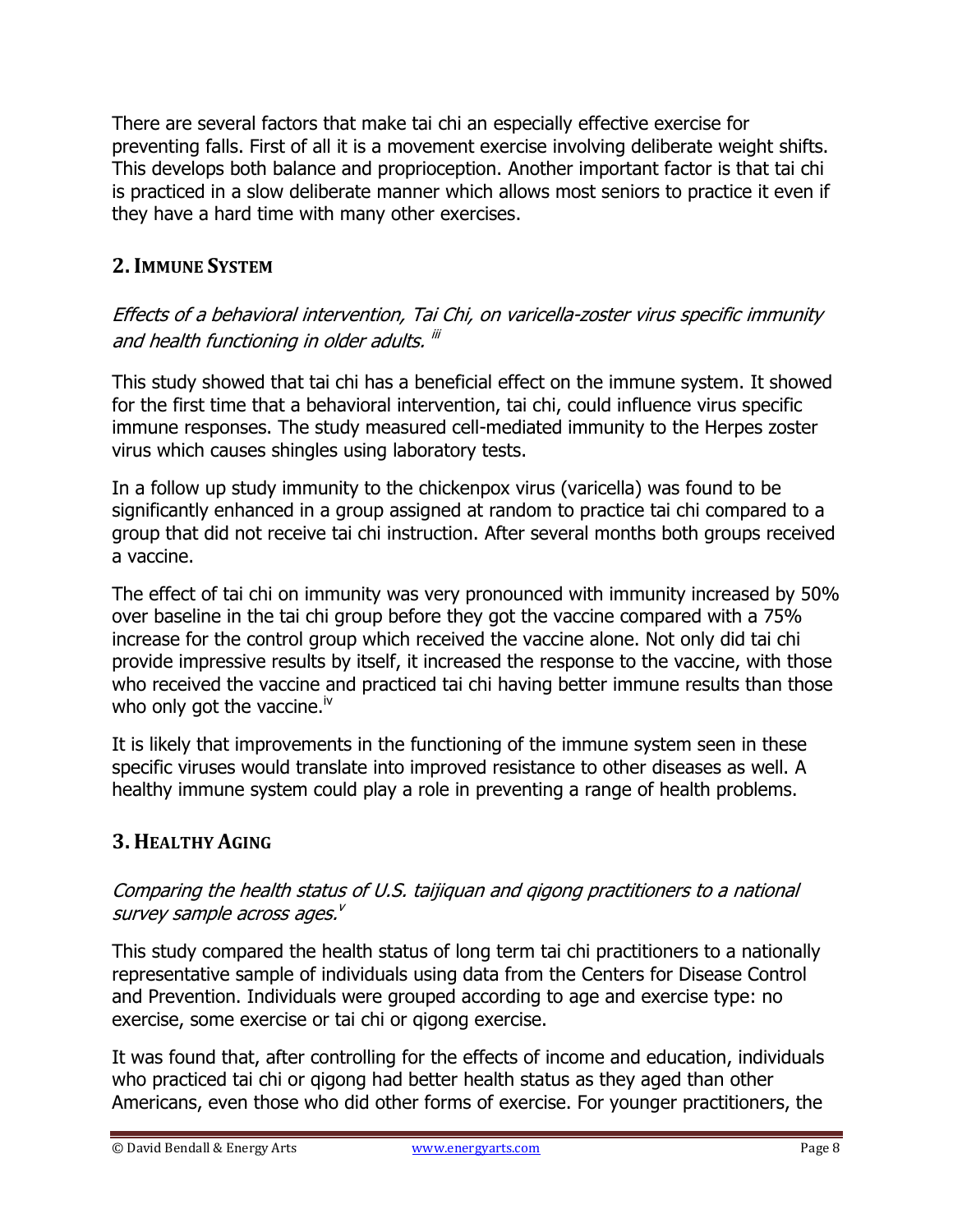difference in health status between the three groups was not great, but as age increased the differences became more and more pronounced.

This study suggests that tai chi is an especially beneficial exercise for maintaining health as one ages. It supports the common view in China and among people who practice tai chi, that tai chi helps to maintain health and vitality throughout one's life.

#### <span id="page-8-0"></span>**4. SLEEP**

#### Tai chi and self-rated quality of sleep and daytime sleepiness in older adults: a randomized controlled trial.<sup>vi</sup>

This study showed that tai chi can lead to significant improvements in the quality of sleep and reduce daytime sleepiness. In the study, more than 100 seniors were randomly assigned to take tai chi or an alternative low-impact exercise program for 6 months. At the end of the study individuals in the tai chi group slept better and longer than those in the low-impact exercise group.

Other studies have confirmed these results both among seniors and younger adults. For instance, a study of college students found that those who enrolled in a semester-long tai chi class had less stress and better mood and sleep than those who enrolled in an alternative recreation class.

Sleep disorders are very common with a quarter of the U.S. population occasionally not getting enough sleep and nearly 10% experiencing chronic insomnia. The health consequences of poor sleep can be significant. Not only is it associated with many chronic diseases such as diabetes, cardiovascular disease, obesity and depression, it can also lead to car crashes and other accidents.

A number of studies have documented the benefits of tai chi for people with many of the chronic diseases that are exacerbated by lack of sleep. The observation that tai chi can improve the quality and duration of sleep provides an important reason that tai chi can help reduce the incidence and/or symptoms of many diseases and injuries.

#### <span id="page-8-1"></span>**5. BONE HEALTH**

#### The effects of Tai Chi on bone mineral density in postmenopausal women: a systematic review<sup>vii</sup>

Research suggests that tai chi has a beneficial effect on bone health. Studies indicate that tai chi may be effective at slowing bone loss in postmenopausal women. One study that compared tai chi to resistance training found that while individuals assigned to both groups showed increased signs of bone formation, in the resistance training but not in the tai chi group bone reabsorption also increased, indicating that tai chi may have a greater overall effect on net bone formation than resistance training<sup>viii</sup>.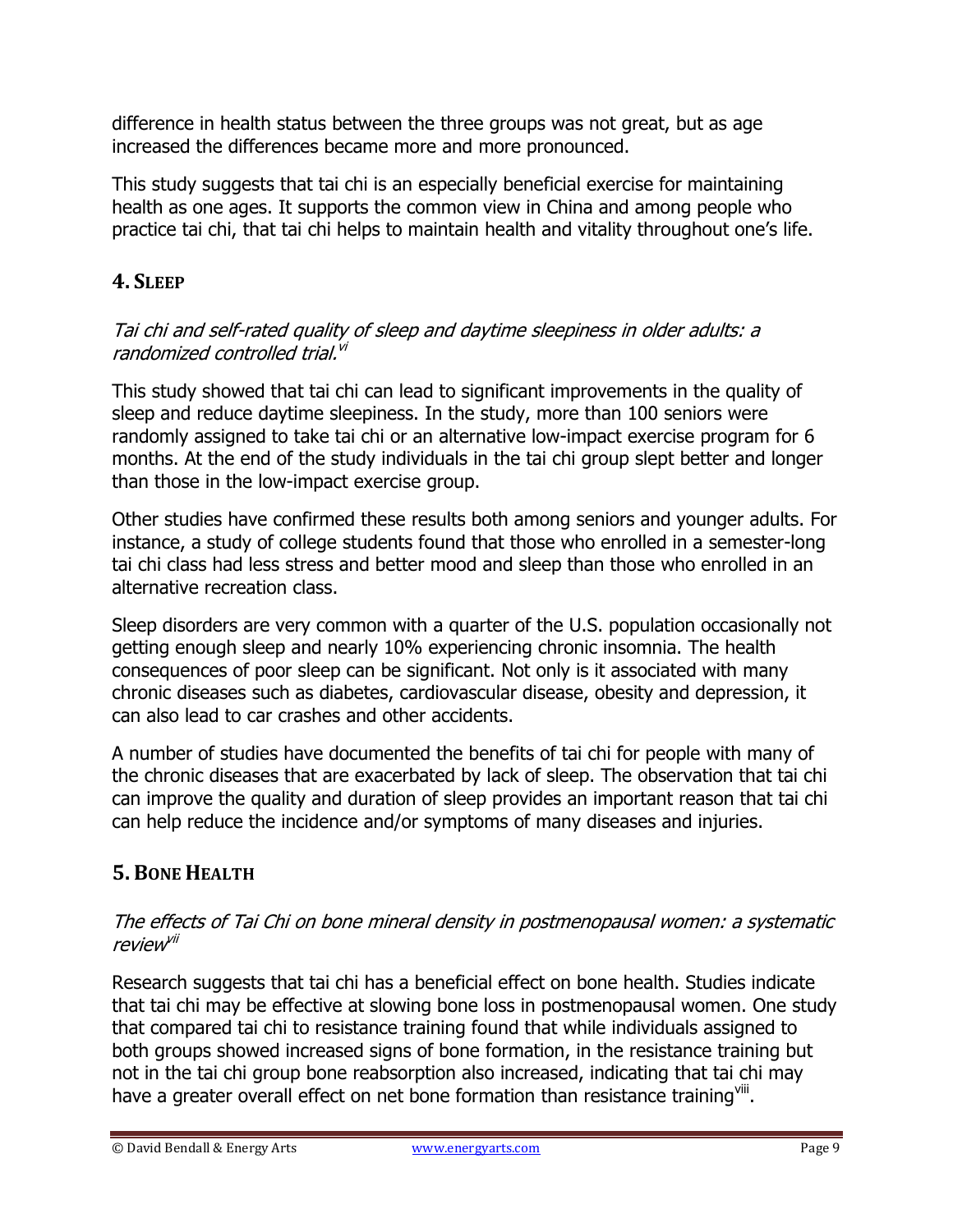Another study that compared tai chi and resistance training found that both reduced hip bone mineral density loss in senior women after 12 months of exercising<sup>ix</sup>. Studies have also shown that long term tai-chi practitioners have increased lower limb strength<sup>x</sup>. Other studies, including one involving postmenopausal women<sup>xi</sup>, have shown that tai chi has practice leads to increased muscle strength while lowering weight.

#### <span id="page-9-0"></span>**6. PARKINSON'S DISEASE**

#### Tai Chi and Postural Stability in Patients with Parkinson's Disease<sup>xii</sup>

Parkinson's disease is the second most common neurodegenerative disorder after Alzheimer's disease affecting about one million people in the United States. Symptoms of Parkinson's disease include tremors, slowness of movement, stiffness and problems with balance and falls. Falls among individuals with Parkinson's disease can lead to serious injuries and loss of independence. Because tai chi has been shown to reduce falls among the elderly, it is especially promising for individuals with Parkinson's. Furthermore, tai chi may help address several other symptoms of Parkinson's including depression, anxiety and sleep disturbances.

In a study published in the New England Journal of Medicine researchers presented the results of a study of 195 individuals with mild to moderate Parkinson's disease that compared tai chi to resistance training and to a stretching control group. The primary objective was to measure balance and postural stability. The study also looked at a number of secondary measures including gait and strength, functional reach, number of falls and motor scores on the Unified Parkinson's Disease Rating Scale.

Participants in the study were randomly assigned to one of the three groups, each of which participated in training 2 hours per week for 24 weeks. There was a high rate of participation among all three groups and the analysis was carried out including all participants who were randomized to one of the three groups to avoid bias that could arise by comparing only those who stuck with the exercises. The study compared the results at baseline to the results after 3 and 6 months and after three months after the end of the classes.

The study found that the tai chi group performed consistently better than the resistance-training and stretching groups in measures of postural stability. The tai chi group's scores in maximum excursion improved by 12.5% over baseline in the 3-month follow-up compared to a 3% gain in the resistance-training group and a decline in the stretching group. Directional control was improved by about 9% in the tai chi group compared with declines in both the resistance-training and stretching groups. In both of the primary measures, improvements over baseline in the tai chi group was greater than in the other groups and the difference in improvements between the groups was statistically significant.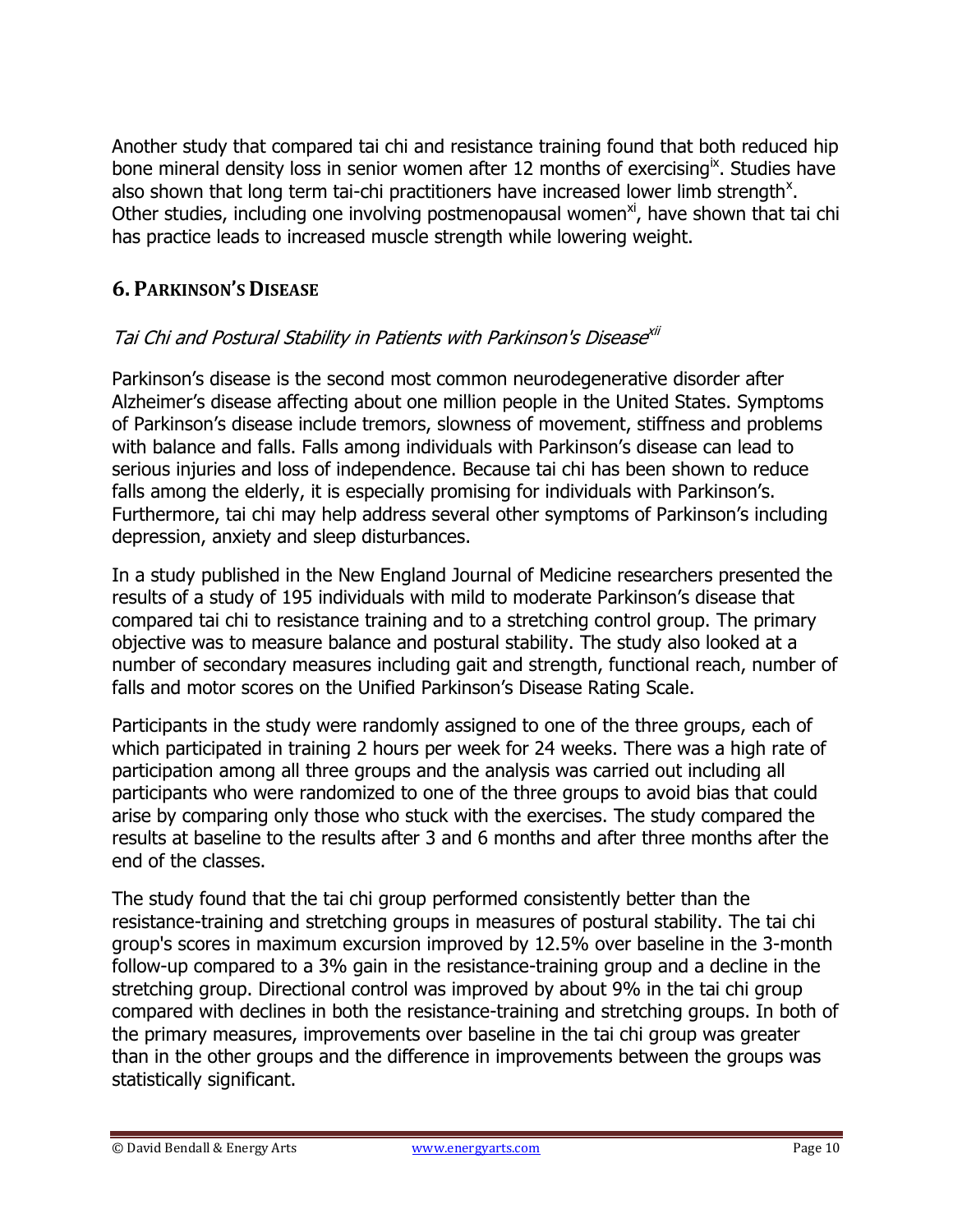During the 6-month study period 62 falls were observed in the tai chi group compared to 133 in the resistance group and 186 in the stretching group, each of which had 65 members. The difference in the rate of falls was statistically significant between the tai chi and stretching group, and almost statistically significant between the tai chi and resistance group.

The tai chi group outperformed the stretching group in all secondary outcomes and the resistance group in stride length and functional reach. Improvements in gait speed and stride length suggest that tai chi may be effective in alleviating the slow movements (bradykinesia) associated with Parkinson's disease.

Both the tai chi and the resistance groups had a statistically significant reduction in the motor examination portion of the Unified Parkinson's Disease Rating scale.

This study shows that tai chi reduces balance impairments in patients with mild-tomoderate Parkinson's disease, with additional benefits of improved functional capacity and reduced falls. It strongly suggests that tai chi is a valuable and appropriate exercise for individuals with Parkinson's disease.

#### <span id="page-10-0"></span>**7. DEPRESSION**

#### Complementary Use of Tai Chi Chih Augments Escitalopram Treatment of Geriatric Depression: A Randomized Controlled Trial<sup>xiii</sup>

Nearly two-thirds of seniors treated for depression fail to achieve remission with pharmaceutical treatment. Researchers at the University of California Los Angeles carried out a study to see if tai chi could help achieve improved results when used as a complimentary treatment in conjunction with an antidepressant medication.

The study involved seniors with major depression. Those who were randomly assigned to take tai chi classes in addition to medication (escitalopram) showed greater reductions in symptoms of depression than those in the control group who only received medication. In addition to improvements in symptoms of depression, the people in the tai chi group had improved physical function and scored better on cognitive tests after 10 weeks compared to the control group.

This study supports the view that tai chi can help seniors with depression achieve improved outcomes related to depression. While this study focused on seniors with major depression who were on anti-depressant medication, other studies support the use of tai chi for milder depression as well.

Depression and risk of falls are problems that exacerbate each other. Fear of falling, which is more common among depressed people, can actually lead to more falls. On the other hand treating depression in seniors can be complicated by the fact that antidepressants can increase the risk of falls. Because of this Dr. Alastair Flint of the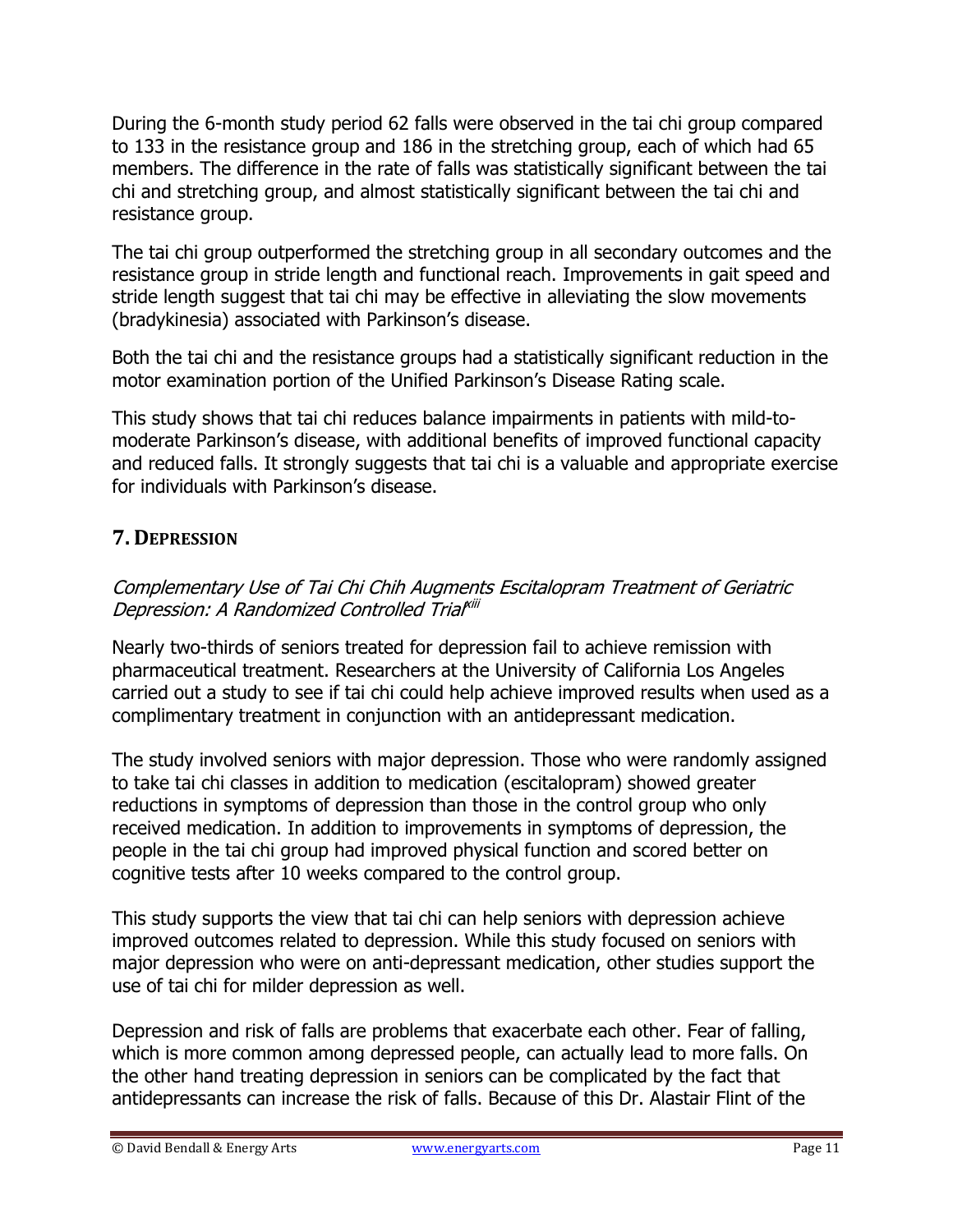University of Toronto states that "Based on the current state of knowledge, exercise, particularly Tai Chi, and cognitive-behavioral therapy should be considered the first line of treatment of mild depression in older fallers."<sup>Xiv</sup> Since tai chi can improve the results obtained from antidepressants while helping to mitigate the risk of falls, tai chi is an excellent choice for seniors with depression.

While tai chi is great for seniors with depression, other studies have also found important psychological benefits among tai chi practitioners of all ages ranging from college students to seniors.

#### <span id="page-11-0"></span>**8.KNEE OSTEOARTHRITIS**

#### Tai chi is effective in treating knee osteoarthritis: a randomized controlled trial.<sup>xv</sup>

Osteoarthritis is the most common form of arthritis. It is characterized by the degeneration of cartilage and bone within a joint which eventually leads to pain and stiffness. There is currently no cure for osteoarthritis, with treatments focusing on relieving symptoms and improving physical functioning. The most common form of symptomatic osteoarthritis is of the knee, with knee osteoarthritis affecting 16% of adults aged 45 plus. Osteoarthritis of the knee is 1 of the 5 leading causes of disability.<sup>xvi</sup>

In a recent study, researchers from the department of rheumatology at Tufts Medical Center in Boston randomly assigned 40 patients with knee osteoarthritis to 12 weeks of tai chi or to a control group in order to evaluate the effectiveness of tai chi for knee osteoarthritis. The authors note that while recommended core treatments for knee osteoarthritis include physical therapy such as aerobic and muscle-strengthening exercises, these have modest benefits for pain and physical function and may not affect psychological outcomes. They suggest that tai chi may be especially beneficial because its mental component could address chronic pain through improved psychological wellbeing while its physical components are consistent with current recommendations for exercise for osteoarthritis.

After 12 weeks of tai chi instruction the tai chi group showed impressive improvements, with reduced pain and stiffness and improved physical function and performance. The tai chi group also showed psychological improvements with less depression and more self-efficacy. In follow-up evaluations after 24 and 48 weeks, the tai chi group continued to show greater improvements than the control group. For participants who continued to practice tai chi beyond the initial 12 weeks, the significant benefits for depression and self-efficacy appeared to be durable.

The authors noted that while recent pharmaceutical and rehabilitation trials have found minimal clinically important differences in pain and physical function, in this study the tai chi group had a 75% improvement in pain and a 72% improvement in function over baseline, a more than minimally perceptible improvement for patients.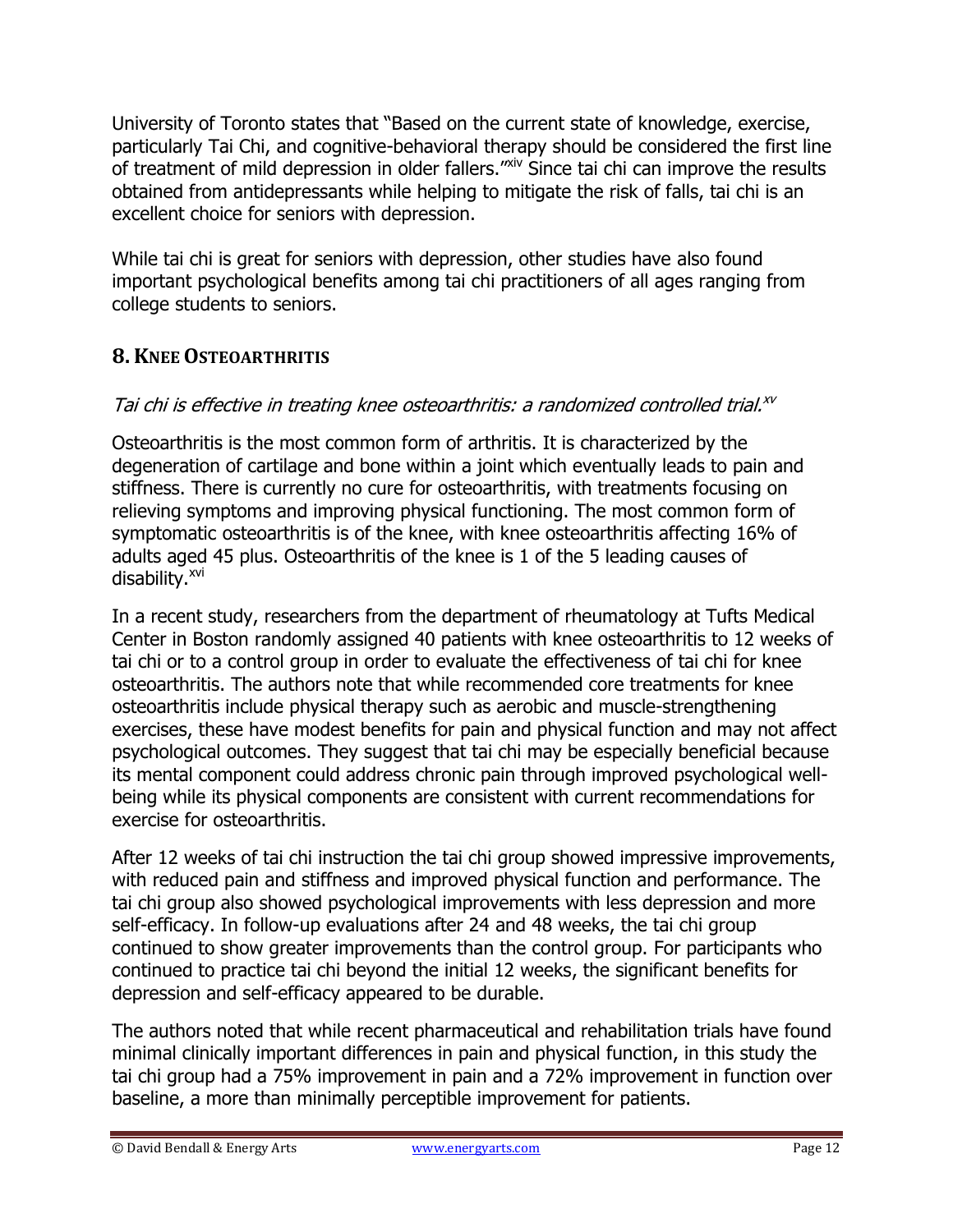While this trial focused on osteoarthritis of the knee, other studies have shown benefits for other types of arthritis including osteoarthritis of the hip<sup>xvii</sup>, rheumatoid arthritis<sup>xviii</sup>, fibromyalgia and ankylosing spondylitis<sup>xix</sup>.

#### <span id="page-12-0"></span>**9. FIBROMYALGIA**

#### A randomized controlled trial of 8-form tai chi improves symptoms and functional mobility in fibromyalgia patients.<sup>xx</sup>

Fibromyalgia is a common disease affecting about 2% of the population, with women being affected more often than men. Individuals with fibromyalgia have long term widespread pain, especially in joints, muscles and other soft tissues. Many also suffer from fatigue, sleep disturbances and depression.

In a study of 101 patients with fibromyalgia, researchers found that tai chi reduced pain and improved sleep quality, mobility and balance compared to a control group. The improvements seen were impressive, with results both clinically and statistically significant. For instance, the tai chi group had a reduced score of 16 on the Fibromyalgia Impact Questionnaire, which is used by the American College of Rheumatology to measure the severity of fibromyalgia. This is impressive as the scores range from 0 to 80 with typical scores for patients with fibromyalgia ranging from 40 to 60. Furthermore, these results were achieved after only 36 hours of tai chi classes over 12 weeks. Since tai chi is a practice that can take years to learn well, it is likely that further improvements could be achieved over time.

This study shows that tai chi could provide significant benefits for people suffering from fibromyalgia.

#### <span id="page-12-1"></span>**10. PSYCHOLOGICAL WELL-BEING**

#### Tai chi on psychological well-being: systematic review and meta-analysis<sup>xxi</sup>

In any given year one quarter of adults in the United States are diagnosed for one or more mental disorders. Many psychological conditions such as stress, anxiety, depression and mood disturbances are associated with chronic health problems. Mental health problems are a leading cause of disability and cost over \$50 billion in direct health care costs and billions more in lost income and productivity.

Evidence has been building that physical fitness has a positive effect on psychological health. There is an urgent need for inexpensive and effective strategies to promote psychological well-being and to improve general health. In a recent study, researchers from Tufts Medical Center in Boston compiled and analyzed high quality studies on the impact of tai chi on stress, anxiety, depression, mood and self-esteem.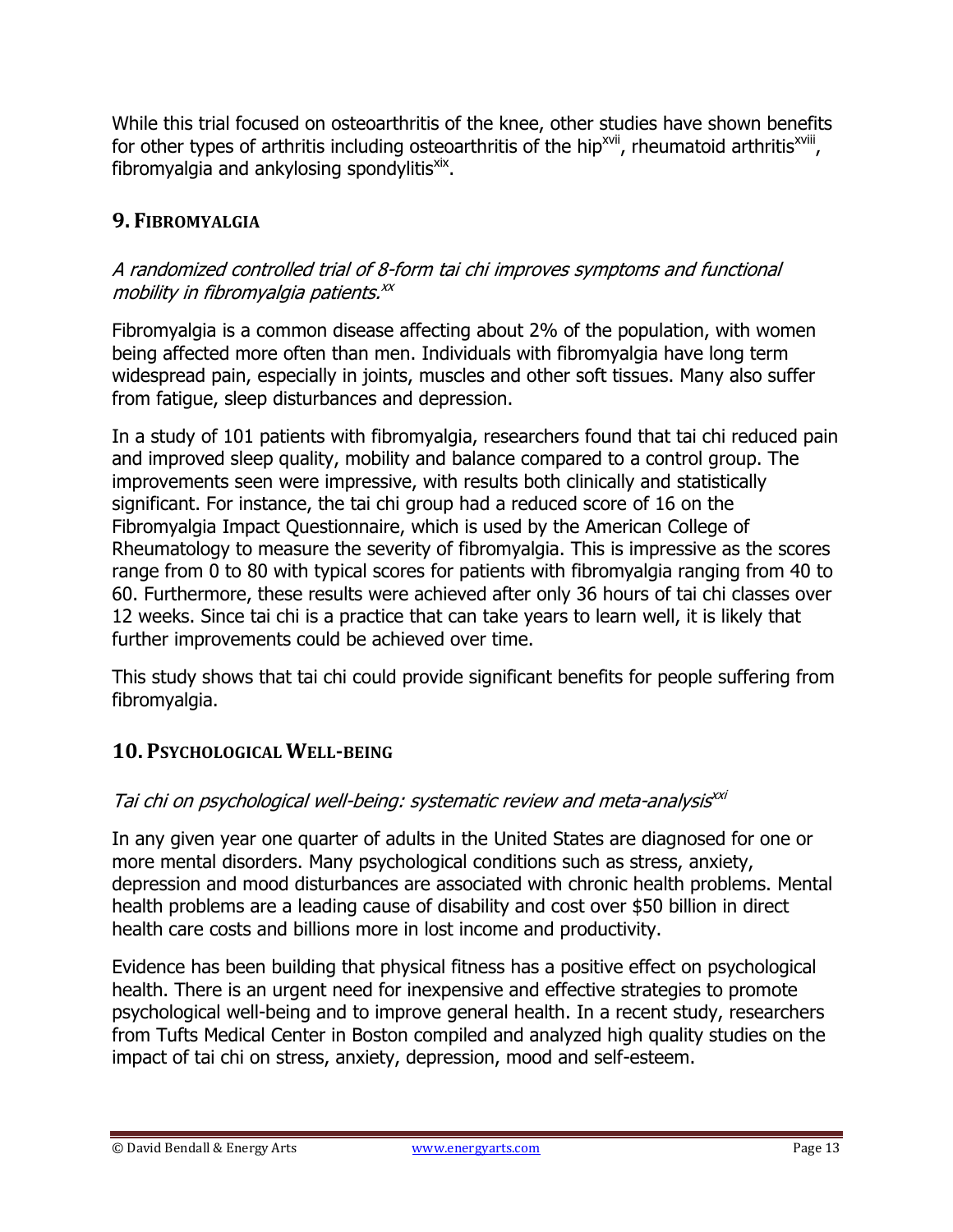In the study, researchers preformed a meta-analysis on 8 studies of tai chi for stress. They found that tai chi helped reduce stress among healthy adults and among adults with some chronic health problems. Overall the improvement in measured stress was quite large, with an effect size of 0.66. An effect size is a way of describing the importance of a measure when it is not on a familiar scale. It is the difference in the average of the groups divided by the average variability. To put improvement of the reduction in stress in perspective an equivalent effect size of 0.66 for IQ would correspond to a 10 point change, or a change in the weight of an American male of 18 lbs.

For anxiety 8 studies were analyzed with similar results. Overall tai chi had an effect size of 0.66 in the reduction in symptoms of anxiety. While it makes sense that tai chi has a similar effect on stress and anxiety, the fact that the observed effect sizes are the same is a coincidence.

Researchers analyzed 13 studies for depression. The results of the meta-analysis showed that tai chi tended to reduce depression. The studies involved individuals with a wide range of conditions including rheumatoid arthritis, osteoarthritis, fibromyalgia, depressive disorders, sedentary obese women and seniors with cardiovascular risk factors. The effect size for the reduction of symptoms of depression was 0.56.

While only two of the studies included in this analysis studied individuals with clinical depression, the evidence suggests that tai chi helps with symptoms of depression whether or not someone is clinically depressed. Furthermore in the study on the benefits of tai chi for seniors with diagnosed depression described earlier, it was shown that tai chi added to the benefits that they got from Lexapro (escitalopram). This makes tai chi a great choice for individuals with symptoms of depression whether or not they are taking medications for depression.

For mood, the researchers preformed a meta-analysis of 6 studies and found an effect size of 0.45. While the overall evidence from the studies supports the view that tai chi has a beneficial effect on mood, the authors noted that the overall study quality was poor with inadequate control groups in most of the studies.

The authors evaluated 4 studies of the effects of tai chi on self-esteem. All of the studies, three of which were randomized clinical trials, reported improvements in selfesteem however in two studies the results were not statistically significant. Still, the chance of having all four results positive by chance would only be 1 in 16.

The combined results of studies on the psychological benefits of practicing tai chi are consistent with what people who practice tai chi find obvious and are consistent with recent research showing that physical activity has a beneficial effect on mental health. While the research so far is encouraging, there are still many unanswered questions about the benefits of tai chi on psychological outcomes. Few studies specifically examined the difference between tai chi and other exercise and the amount and quality of tai chi instruction needed for benefits to be realized has not been adequately studied.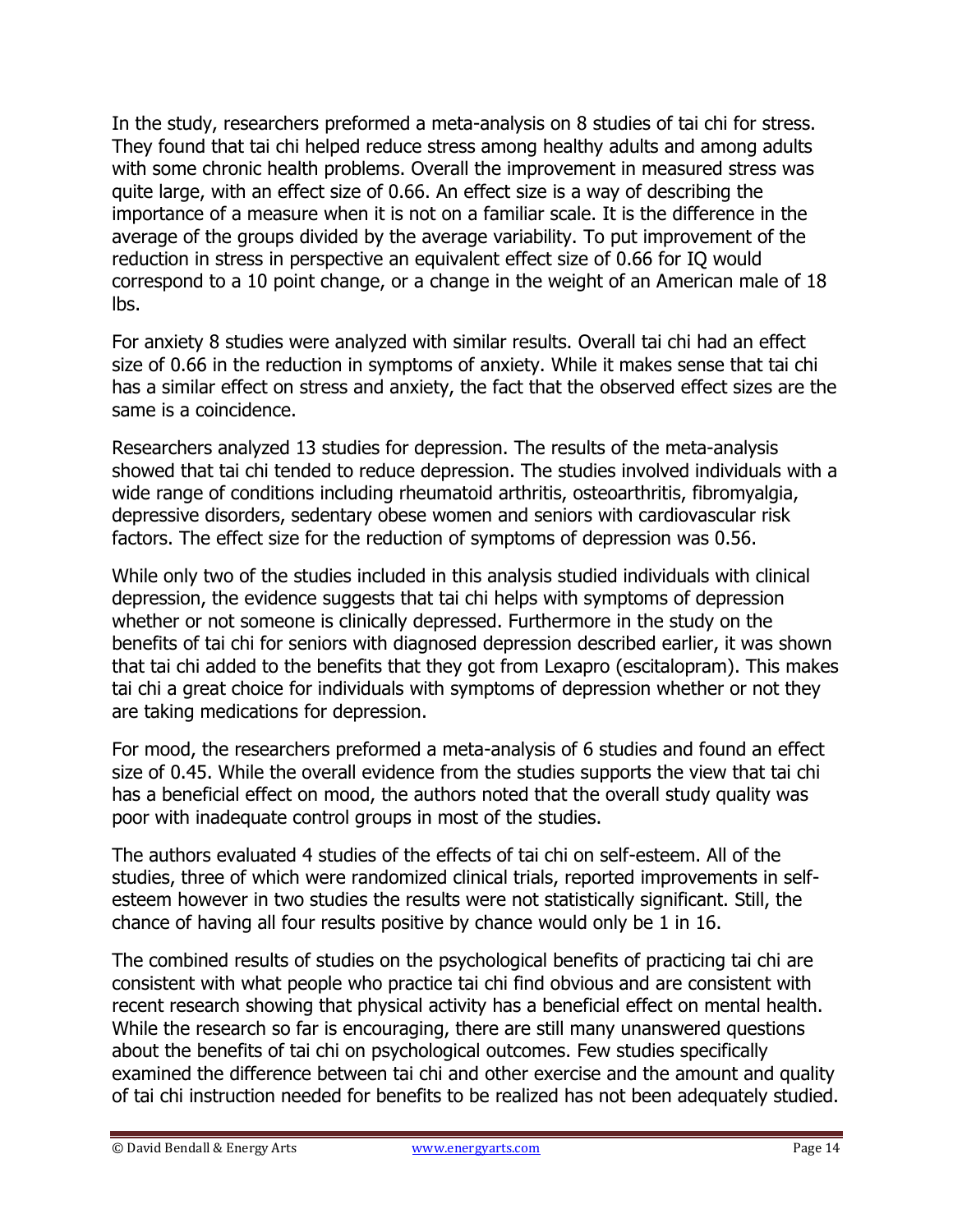Despite these limitations of the research so far, the pattern is clear, tai chi is beneficial to health both physical and mental, and can be safely practiced by almost anyone.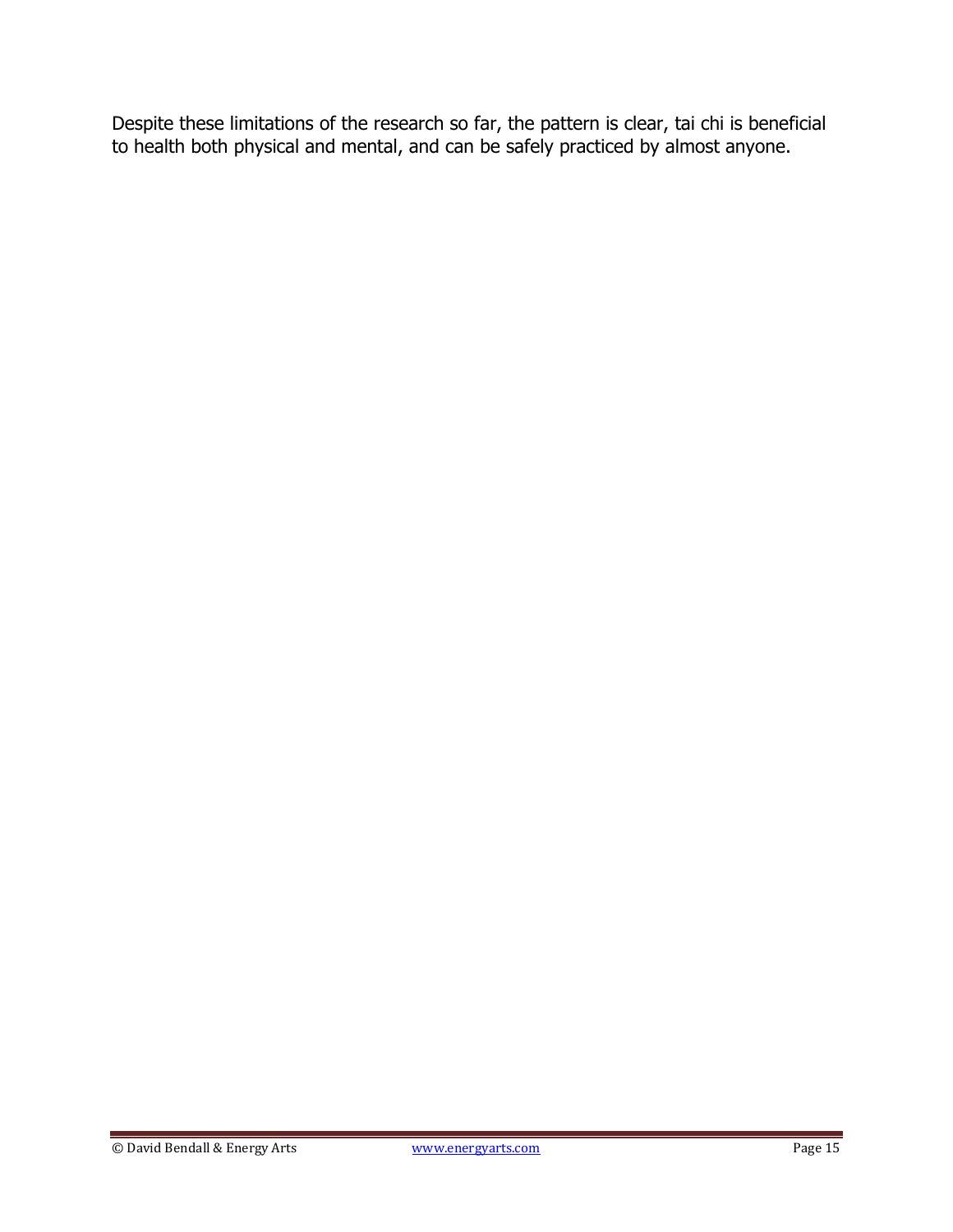## <span id="page-15-0"></span>**BIBLIOGRAPHY**

 $\overline{\phantom{0}}$ 

<sup>i</sup> Wolf SL, Barnhart HX, Kutner NG, McNeely E, Coogler C, Xu T. Reducing frailty and falls in older persons: an investigation of tai chi and computerized balance training.persons: an investigation of Tai Chi and computerized balance training. Atlanta FICSIT Group. Frailty and Injuries: Cooperative Studies of Intervention Techniques. *J Am Geriatr Soc.* 1996 May;44(5):489-97

ii Church J, Goodall S, Norman R, Haas M. The cost-effectiveness of falls prevention interventions for older community-dwelling Australians. *Aust N Z J Public Health*. 2012 Jun;36(3):241-8. doi: 10.1111/j.1753-6405.2011.00811.x. Epub 2012 Jan 2.

iii Irwin MR, Pike JL, Cole JC, Oxman MN. Effects of a behavioral intervention, Tai Chi Chih, on varicella-zoster virus specific immunity and health functioning in older adults. *Psychosom Med* 2003-9-26 65(5) 824-30

iv Irwin MR, Olmstead R, Oxman MN. Augmenting immune responses to varicella zoster virus in older adults: a randomized, controlled trial of Tai Chi. *J Am Geriatr Soc.* 2007 Apr;55(4):511-7.

<sup>v</sup> Komelski MF, Miyazaki Y, Blieszner R. Comparing the health status of U.S. taijiquan and qigong practitioners to a national survey sample across ages. *J Altern Complement Med.* 2012 Mar;18(3):281-6.

vi Li F, Fisher KJ, Harmer P, Irbe D, Tearse RG, Weimer C. Tai chi and self-rated quality of sleep and daytime sleepiness in older adults: a randomized controlled trial. *J Am Geriatr Soc.* 2004 Jun;52(6):892-900.

vii Wayne PM, Kiel DP, Krebs DE, Davis RB, Savetsky-German J, Connelly M, Buring JE. The effects of Tai Chi on bone mineral density in postmenopausal women: a systematic review. *Arch Phys Med Rehabil.* 2007 May;88(5):673-80.

viii Shen CL, Williams JS, Chyu MC, Paige RL, Stephens AL, Chauncey KB, Prabhu FR, Ferris LT, Yeh JK. Comparison of the effects of Tai Chi and resistance training on bone metabolism in the elderly: a feasibility study. Am J Chin Med. 2007;35(3):369-81.

ix Woo J, Hong A, Lau E, Lynn H. A randomised controlled trial of Tai Chi and resistance exercise on bone health, muscle strength and balance in community-living elderly people. *Age Ageing.* 2007 May;36(3):262-8. Epub 2007 Mar 13.

<sup>x</sup> Tsang WW, Hui-Chan CW. Comparison of muscle torque, balance, and confidence in older tai chi and healthy adults. *Med Sci Sports Exerc.* 2005 Feb;37(2):280-9

xi Barbat-Artigas S, Filion ME, Dupontgand S, Karelis AD, Aubertin-Leheudre M. Effects of tai chi training in dynapenic and nondynapenic postmenopausal women. *Menopause.* 2011 Sep;18(9):974- 9.